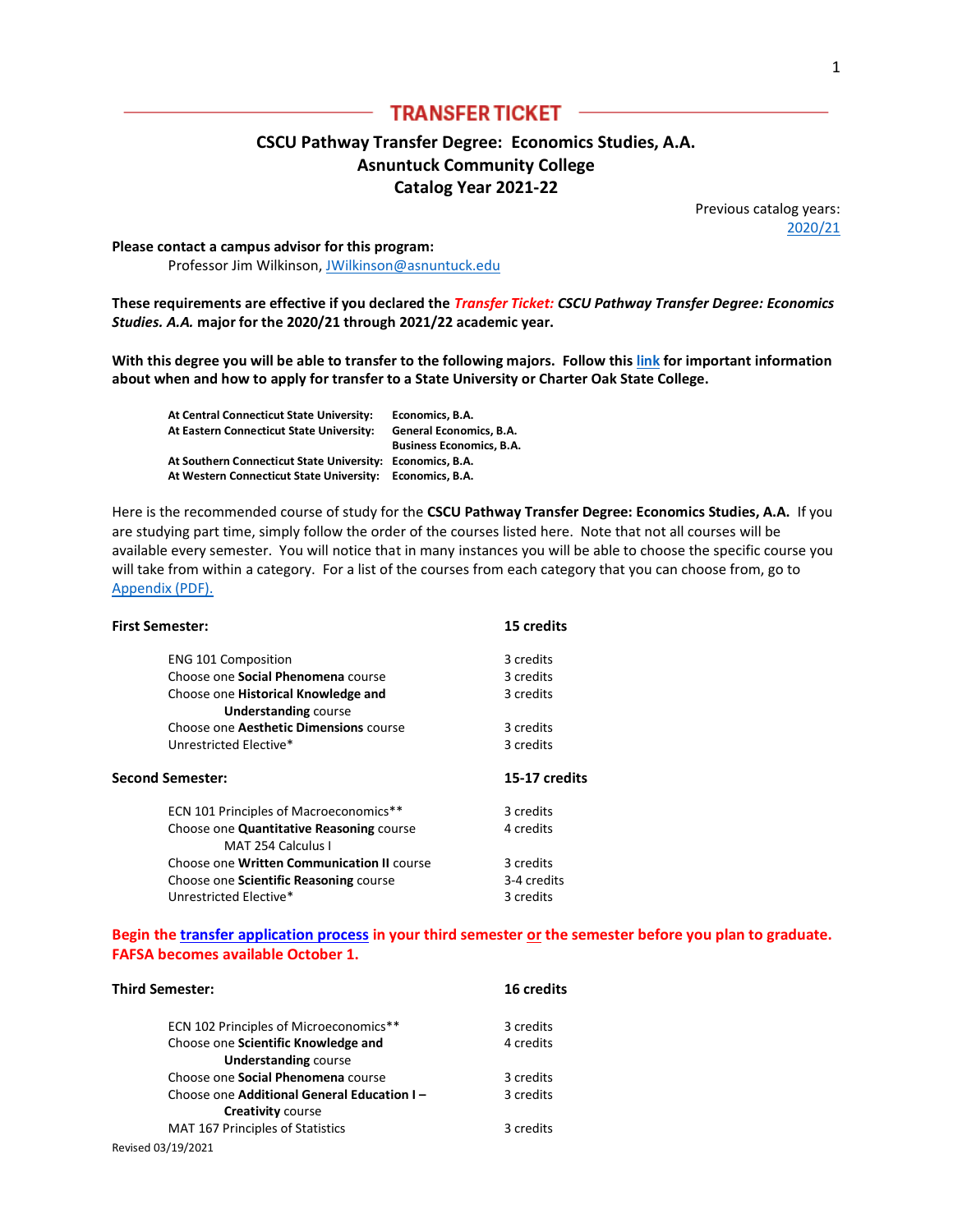#### **During your last semester at ACC, apply for graduation [by the dates found here.](http://www.asnuntuck.edu/graduation)**

| <b>Fourth Semester:</b>                                                        | 15 credits |
|--------------------------------------------------------------------------------|------------|
| Choose one Continued Learning and Information<br>Literacy course               | 3 credits  |
| Choose one <b>Oral Communication</b> course                                    | 3 credits  |
| Choose one Additional General Education II -<br><b>Global Knowledge course</b> | 3 credits  |
| Two Unrestricted Electives*                                                    | 6 credits  |

\*\*ECN 101 and ECN 102 cannot be used to fulfill requirements for Creativity or Global Knowledge.

#### **Here is another way to look at the degree, by requirements**

### **General Education Requirements: 37-38 credits**

Unless a course is specifically designated, such as ENG 101 Composition for **Written Communication** I, you will have a choice about which course you take. For a list of the courses from each category that you can choose from, go to [Appendix \(PDF\).](http://www.ct.edu/files/tap/ACC-Appendix-1.pdf)

| <b>Written Communication I:</b><br><b>ENG 101 Composition</b>                                                                                                    | 3 credits                           |
|------------------------------------------------------------------------------------------------------------------------------------------------------------------|-------------------------------------|
| Written Communication II (select one):                                                                                                                           | 3 credits                           |
| <b>Scientific Reasoning (select one):</b>                                                                                                                        | 3-4 credits                         |
| Scientific Knowledge and Understanding (select one):<br>Note: You must complete one science course that<br>includes a lab. It can be in either science category. | 4 credits                           |
| <b>Quantitative Reasoning (select one):</b><br>MAT 254 Calculus I                                                                                                | 4 credits                           |
| Historical Knowledge and Understanding (select one):                                                                                                             | 3 credits                           |
| Social Phenomena (select one):                                                                                                                                   | 3 credits                           |
| <b>Aesthetic Dimensions (select one):</b>                                                                                                                        | 3 credits                           |
| Continued Learning and Information Literacy (select one):                                                                                                        | 3 credits                           |
| <b>Oral Communication (select one):</b>                                                                                                                          | 3 credits                           |
| Additional General Education I - Creativity (select one):<br>Cannot use ECN 101 or 102                                                                           | 3 credits                           |
| Additional General Education II - Global Knowledge (select one):<br>Cannot use ECN 101 or 102                                                                    | 3 credits                           |
| <b>Major Program Requirements:</b>                                                                                                                               | 9 credits                           |
| ECN 101 Principles of Macroeconomics<br>ECN 102 Principles of Microeconomics<br>MAT 167 Principles of Statistics                                                 | 3 credits<br>3 credits<br>3 credits |
| <b>Unrestricted Electives:</b>                                                                                                                                   | 15-16 credits                       |